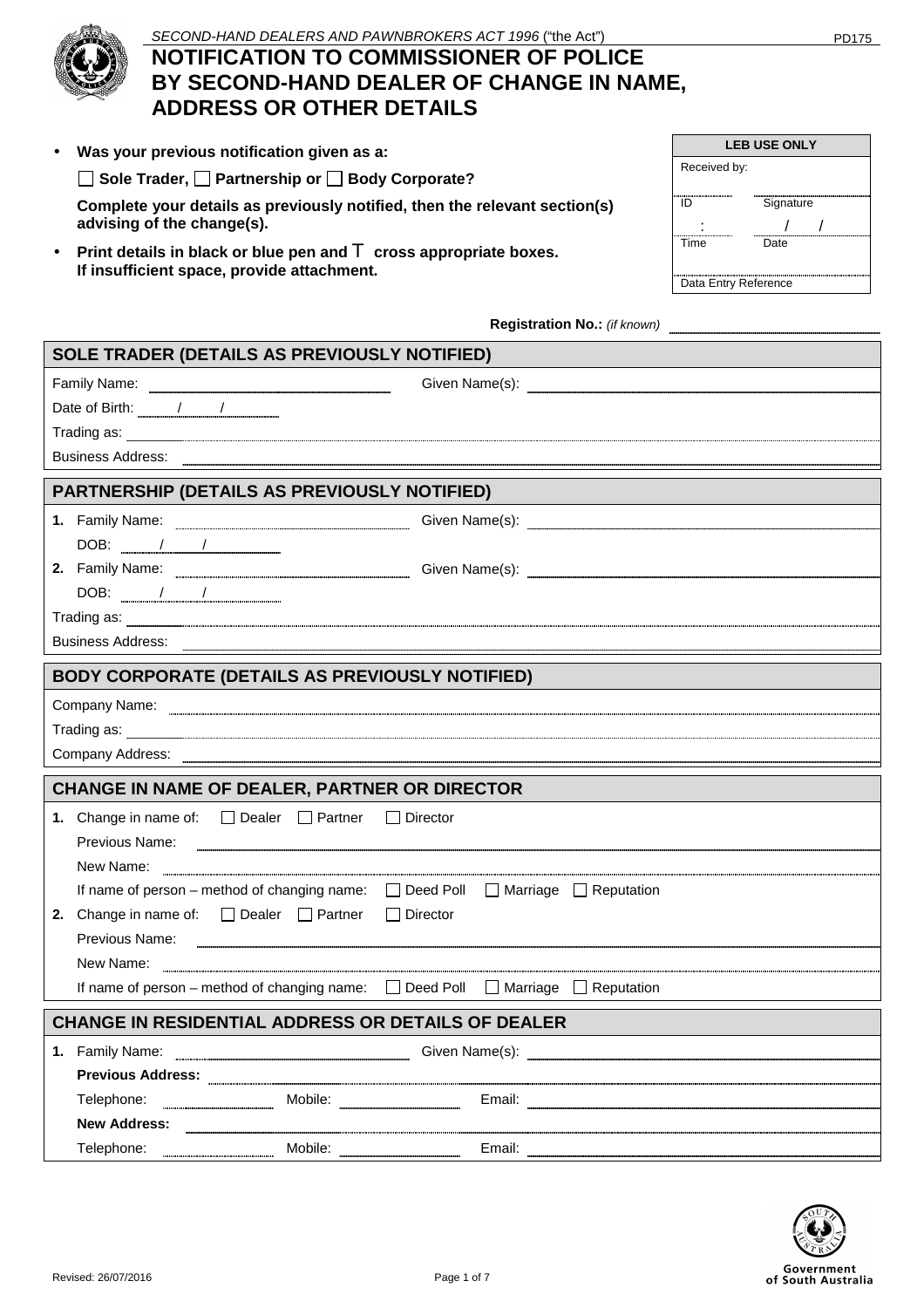| <b>CHANGE IN RESIDENTIAL ADDRESS OR DETAILS OF DEALER (continued)</b>                                                                                                                                                                                                                                                                        |
|----------------------------------------------------------------------------------------------------------------------------------------------------------------------------------------------------------------------------------------------------------------------------------------------------------------------------------------------|
| $\text{Given } \text{Name}(s): \newline \newline \text{________.}$<br>2.<br>Family Name:                                                                                                                                                                                                                                                     |
|                                                                                                                                                                                                                                                                                                                                              |
| Telephone: Mobile: Mobile: Email: Email: Email: Allephone: Email: Allephone: Allephone: Allephone: Allephone: Allephone: Allephone: Allephone: Allephone: Allephone: Allephone: Allephone: Allephone: Allephone: Allephone: Al                                                                                                               |
|                                                                                                                                                                                                                                                                                                                                              |
| Telephone: Mobile: Email: Email: Email: Email: Email: Email: Email: Email: Email: Email: Email: Email: Email: Email: Email: Email: Email: Email: Email: Email: Email: Email: Email: Email: Email: Email: Email: Email: Email:                                                                                                                |
| <b>CHANGE IN TRADING NAME</b>                                                                                                                                                                                                                                                                                                                |
| New Trading Name: www.communically.com/news/www.communically.com/news/www.communically.com/news/www.com/news/www.com/news/www.com/news/www.com/news/www.com/news/www.com/news/www.com/news/www.com/news/www.com/news/www.com/n                                                                                                               |
| Date of change in name: $\frac{1}{1}$ $\frac{1}{1}$ $\frac{1}{1}$ $\frac{1}{1}$ $\frac{1}{1}$ $\frac{1}{1}$ $\frac{1}{1}$ $\frac{1}{1}$ $\frac{1}{1}$ $\frac{1}{1}$ $\frac{1}{1}$ $\frac{1}{1}$ $\frac{1}{1}$ $\frac{1}{1}$ $\frac{1}{1}$ $\frac{1}{1}$ $\frac{1}{1}$ $\frac{1}{1}$ $\frac{1}{1}$ $\frac{1}{1$                               |
| <b>CHANGE IN ADDRESS OF REGISTERED CORPORATE OFFICE</b>                                                                                                                                                                                                                                                                                      |
| Previous address: entertainment and a series of the series of the series of the series of the series of the series of the series of the series of the series of the series of the series of the series of the series of the se                                                                                                               |
|                                                                                                                                                                                                                                                                                                                                              |
| <b>CHANGE IN / ADDITIONAL ADDRESS AT WHICH BUSINESS IS CARRIED ON</b>                                                                                                                                                                                                                                                                        |
|                                                                                                                                                                                                                                                                                                                                              |
|                                                                                                                                                                                                                                                                                                                                              |
|                                                                                                                                                                                                                                                                                                                                              |
| <b>CHANGE IN / ADDITIONAL ADDRESS AT WHICH RECORDS ARE KEPT</b>                                                                                                                                                                                                                                                                              |
|                                                                                                                                                                                                                                                                                                                                              |
|                                                                                                                                                                                                                                                                                                                                              |
| CHANGE IN / ADDITIONAL ADDRESS AT WHICH GOODS BOUGHT OR RECEIVED ARE KEPT                                                                                                                                                                                                                                                                    |
| Any address at which goods bought or received in the course of, or for the purposes of, the business are no longer kept:                                                                                                                                                                                                                     |
| New / additional address:                                                                                                                                                                                                                                                                                                                    |
| CHANGE IN ADDRESS OR EMAIL ADDRESS FOR SERVICE OF DOCUMENTS                                                                                                                                                                                                                                                                                  |
| New address:                                                                                                                                                                                                                                                                                                                                 |
| New email address:                                                                                                                                                                                                                                                                                                                           |
| <b>CHANGE OF CONTACT PERSON FOR ENQUIRIES</b>                                                                                                                                                                                                                                                                                                |
| New contact person: (Name) example and the contract of the contract of the contract person: (Name)                                                                                                                                                                                                                                           |
|                                                                                                                                                                                                                                                                                                                                              |
| <b>CEASING TO CARRY ON BUSINESS</b>                                                                                                                                                                                                                                                                                                          |
|                                                                                                                                                                                                                                                                                                                                              |
|                                                                                                                                                                                                                                                                                                                                              |
| <b>NOTICE OF DISSOLUTION OF PARTNERSHIP</b>                                                                                                                                                                                                                                                                                                  |
|                                                                                                                                                                                                                                                                                                                                              |
| Former Partner(s):                                                                                                                                                                                                                                                                                                                           |
| 1. Family Name: <u>Cambridge Communication</u> Given Name(s): Communication Communication Communication Communication                                                                                                                                                                                                                        |
| DOB: $\frac{1}{\sqrt{2}}$                                                                                                                                                                                                                                                                                                                    |
| 2. Family Name: 2008 2014 2022 2023 2024 2022 2022 2023 2024 2022 2023 2024 2022 2023 2024 2022 2023 2024 2022 2023 2024 2022 2023 2024 2022 2023 2024 2022 2023 2024 2022 2023 2024 2022 2023 2024 2022 2023 2024 2022 2023 2                                                                                                               |
| $\begin{picture}(180,10) \put(0,0){\line(1,0){100}} \put(15,0){\line(1,0){100}} \put(15,0){\line(1,0){100}} \put(15,0){\line(1,0){100}} \put(15,0){\line(1,0){100}} \put(15,0){\line(1,0){100}} \put(15,0){\line(1,0){100}} \put(15,0){\line(1,0){100}} \put(15,0){\line(1,0){100}} \put(15,0){\line(1,0){100}} \put(15,0){\line(1,0){100}}$ |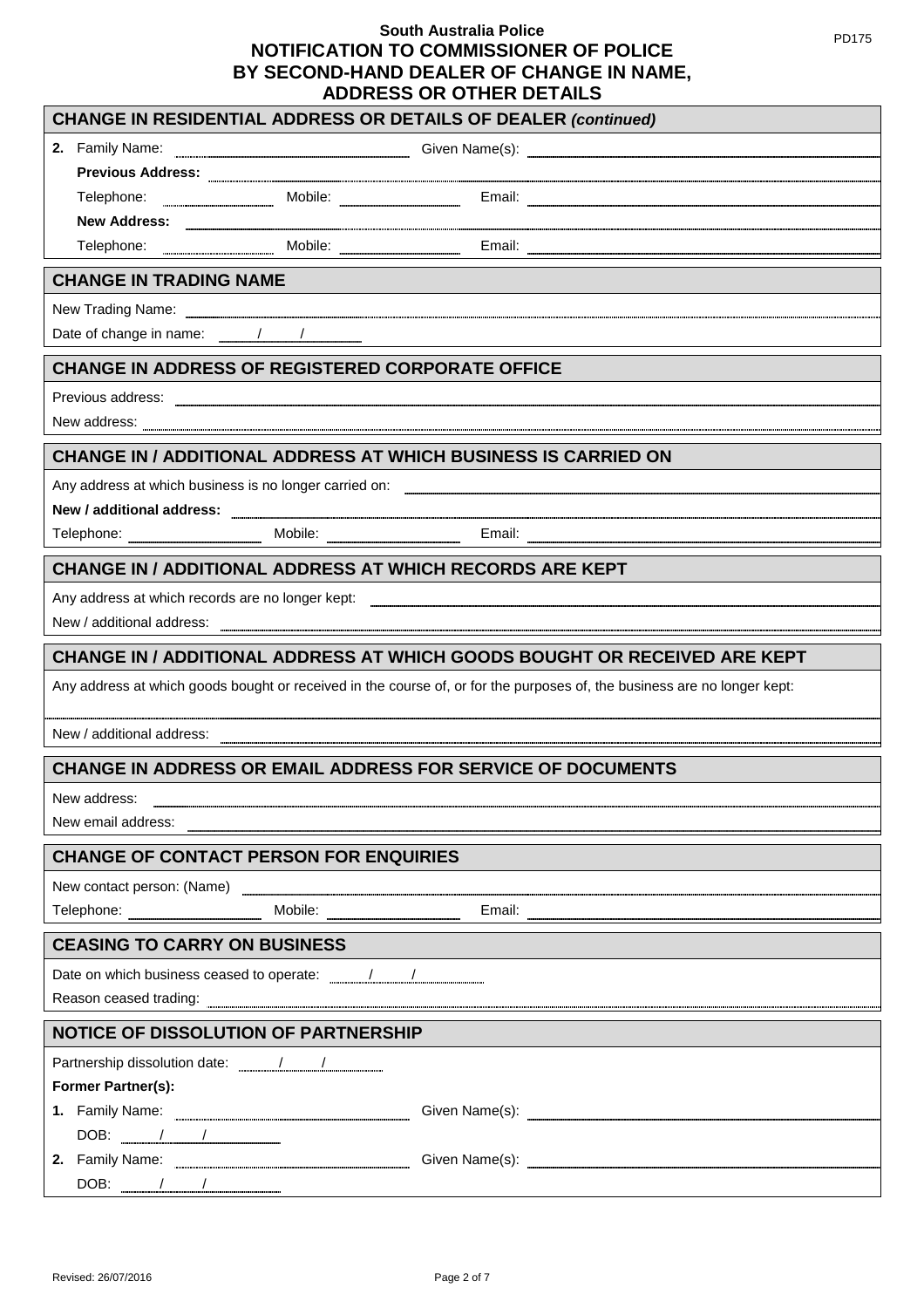| NOTICE OF ENTERING INTO PARTNERSHIP / NEW PARTNERSHIP                                                                                                                                                                                |
|--------------------------------------------------------------------------------------------------------------------------------------------------------------------------------------------------------------------------------------|
|                                                                                                                                                                                                                                      |
| <b>PARTNER DETAILS:</b>                                                                                                                                                                                                              |
| Details must be provided for each partner - attach additional page(s) if insufficient space                                                                                                                                          |
| No. of Partners:<br>$\Box$ Additional page(s) attached                                                                                                                                                                               |
| 1. Family Name: <u>Communication of Silven Name(s):</u> Civen Name(s):                                                                                                                                                               |
|                                                                                                                                                                                                                                      |
| Residential Address: <u>Communications</u> Constanting Constanting Constanting Constanting Constanting Constanting Constanting Constanting Constanting Constanting Constanting Constanting Constanting Constanting Constanting Cons  |
| Telephone: <u>Email: Email: Email: Email: Email: Email: Email: Email: Email: Email: Email: Email: Email: Email: Email: Email: Email: Email: Email: Email: Email: Email: Email: Email: Email: Email: Email: Email: Email: Email: </u> |
| 2. Family Name: <u>Conserver Communication</u> Given Name(s): Conserver Communication of the Communication of Communication Communication Communication Communication Communication Communication Communication Communication Commu  |
|                                                                                                                                                                                                                                      |
| <b>Residential Address:</b>                                                                                                                                                                                                          |
|                                                                                                                                                                                                                                      |
| <b>PREVIOUS / OTHER NAME(S):</b>                                                                                                                                                                                                     |
| Has any partner ever been known by any other name(s)? $\Box$ NO $\Box$ YES, state previous name(s) and any alias(es):                                                                                                                |
|                                                                                                                                                                                                                                      |
| Previous Name(s) / Alias(es):                                                                                                                                                                                                        |
| Other name by: □ Deed Poll □ Marriage □ Reputation □ Alias                                                                                                                                                                           |
| 2. Family Name: <u>www.warenumenum.com was series and Siven Name(s</u> ): www.warenumenum.com was series and the series of the series of the series of the series of the series of the series of the series of the series of the ser |
| Previous Name(s) / Alias(es):                                                                                                                                                                                                        |
| Other name by: $\Box$ Deed Poll $\Box$ Marriage $\Box$ Reputation $\Box$ Alias                                                                                                                                                       |
| <b>NOTIFICATION OF REMOVAL OF DIRECTOR</b>                                                                                                                                                                                           |
| <b>Former Director(s):</b>                                                                                                                                                                                                           |
|                                                                                                                                                                                                                                      |
| DOB: $\frac{1}{\sqrt{2}}$                                                                                                                                                                                                            |
| 2. Family Name: <u>Cambridge Communication</u> Given Name(s): Communication Communication Communication Communication Communication Communication Communication Communication Communication Communication Communication Communicati  |
|                                                                                                                                                                                                                                      |
| <b>NOTIFICATION OF NEW DIRECTOR</b>                                                                                                                                                                                                  |
| <b>DIRECTOR DETAILS:</b>                                                                                                                                                                                                             |
| Details must be provided for each director - attach additional page(s) if insufficient space                                                                                                                                         |
| No. of Directors:<br>$\Box$ Additional page(s) attached                                                                                                                                                                              |
| 1. Family Name: <u>www.www.www.www.www.www.www.www.www.</u> Given Name(s): www.www.www.www.www.www.www.ww.waka-androin-                                                                                                              |
|                                                                                                                                                                                                                                      |
| Residential Address: <u>Communication of the set of the set of the set of the set of the set of the set of the set of</u>                                                                                                            |
|                                                                                                                                                                                                                                      |
| 2. Family Name: <u>Cambridge Communication</u> Civen Name(s): Communication Communication Communication Communication                                                                                                                |
| DOB: $\mu$ / $\mu$ Gender: $\Box$ M $\Box$ F Occupation:                                                                                                                                                                             |
| <b>Residential Address:</b>                                                                                                                                                                                                          |
|                                                                                                                                                                                                                                      |
| <b>PREVIOUS / OTHER NAME(S):</b>                                                                                                                                                                                                     |
| Has any director ever been known by any other name(s)? $\Box$ NO $\Box$ YES, state previous name(s) and any alias(es):                                                                                                               |
| 1. Family Name: <u>Cambridge Communication</u> Given Name(s): Communication Communication Communication Communication                                                                                                                |
| Previous Name(s) / Alias(es):                                                                                                                                                                                                        |
| Other name by: $\Box$ Deed Poll $\Box$ Marriage $\Box$ Reputation $\Box$ Alias                                                                                                                                                       |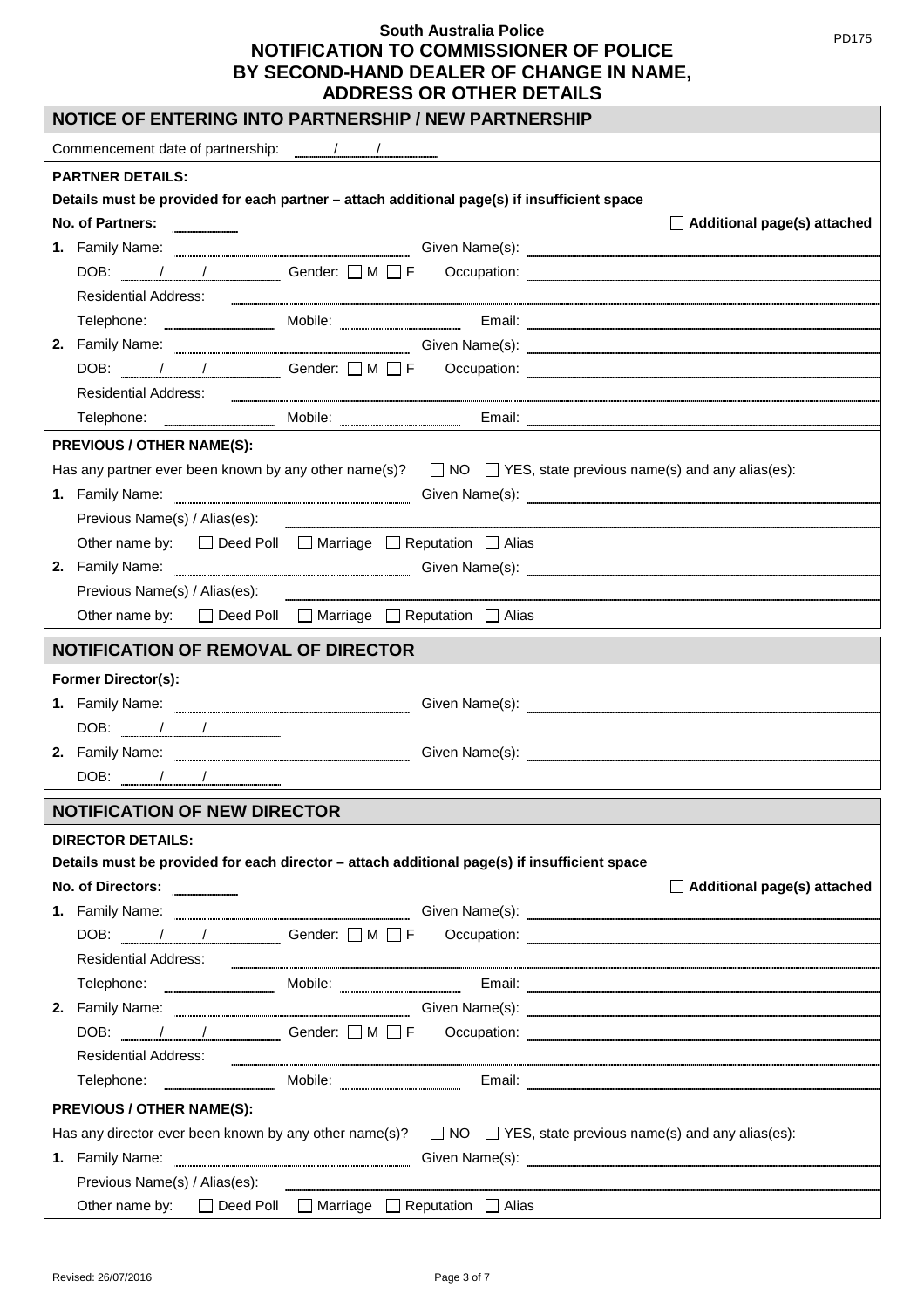| <b>NOTIFICATION OF NEW DIRECTOR (continued)</b>                                                                                                                           |  |  |                                           |
|---------------------------------------------------------------------------------------------------------------------------------------------------------------------------|--|--|-------------------------------------------|
| <b>PREVIOUS / OTHER NAME(S): (continued)</b>                                                                                                                              |  |  |                                           |
|                                                                                                                                                                           |  |  |                                           |
| Previous Name(s) / Alias(es):                                                                                                                                             |  |  |                                           |
| Other name by: □ Deed Poll □ Marriage □ Reputation □ Alias                                                                                                                |  |  |                                           |
| <b>NOTIFICATION OF UPDATED EMPLOYEE DETAILS</b>                                                                                                                           |  |  |                                           |
| Employee Name:                                                                                                                                                            |  |  | DOB: <u>_____________________________</u> |
|                                                                                                                                                                           |  |  |                                           |
| Employee Name:                                                                                                                                                            |  |  |                                           |
|                                                                                                                                                                           |  |  |                                           |
| Employee Name:                                                                                                                                                            |  |  |                                           |
| Residential address:                                                                                                                                                      |  |  |                                           |
| Employee Name:                                                                                                                                                            |  |  |                                           |
|                                                                                                                                                                           |  |  |                                           |
| Employee Name:                                                                                                                                                            |  |  |                                           |
|                                                                                                                                                                           |  |  |                                           |
| Employee Name:                                                                                                                                                            |  |  |                                           |
| Residential address:                                                                                                                                                      |  |  |                                           |
| Employee Name:                                                                                                                                                            |  |  |                                           |
|                                                                                                                                                                           |  |  |                                           |
| Residential address:                                                                                                                                                      |  |  |                                           |
| NOTIFICATION OF OCCURRENCE OR EVENT RESULTING IN DISQUALIFICATION<br>(Section 7(4) of the Act & Regulation 8(2)(e))                                                       |  |  |                                           |
| Section 6 of the Act sets out the grounds on which a person is disqualified from carrying on business as a second-hand dealer.<br>Provide details of the relevant events: |  |  |                                           |
|                                                                                                                                                                           |  |  |                                           |
|                                                                                                                                                                           |  |  |                                           |
|                                                                                                                                                                           |  |  |                                           |
|                                                                                                                                                                           |  |  |                                           |
|                                                                                                                                                                           |  |  |                                           |
|                                                                                                                                                                           |  |  |                                           |
|                                                                                                                                                                           |  |  |                                           |
|                                                                                                                                                                           |  |  |                                           |
|                                                                                                                                                                           |  |  |                                           |
|                                                                                                                                                                           |  |  |                                           |
|                                                                                                                                                                           |  |  |                                           |
|                                                                                                                                                                           |  |  |                                           |
|                                                                                                                                                                           |  |  |                                           |
|                                                                                                                                                                           |  |  |                                           |
|                                                                                                                                                                           |  |  |                                           |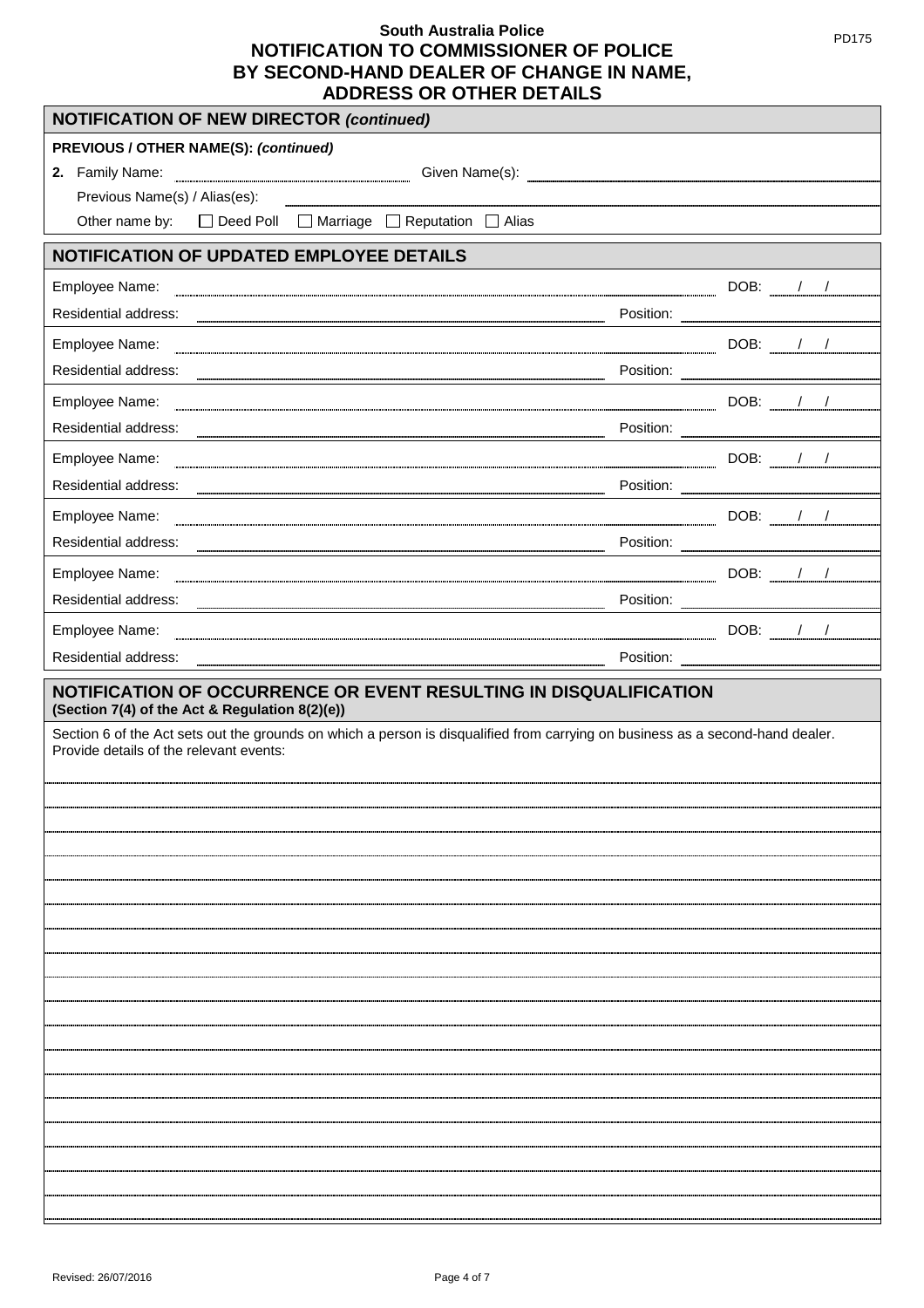*THIS SECTION MUST BE COMPLETED*

|                                                                                                                                                                                                                                      |                                                                                                                                                                                                                                | NOTIFICATION OF CHANGE IN BODY CORPORATE CLOSE ASSOCIATES - NOT A NATURAL PERSON                                                                                                                                                                                               |
|--------------------------------------------------------------------------------------------------------------------------------------------------------------------------------------------------------------------------------------|--------------------------------------------------------------------------------------------------------------------------------------------------------------------------------------------------------------------------------|--------------------------------------------------------------------------------------------------------------------------------------------------------------------------------------------------------------------------------------------------------------------------------|
|                                                                                                                                                                                                                                      |                                                                                                                                                                                                                                |                                                                                                                                                                                                                                                                                |
| Trading as: www.communication.com/www.communications.com/www.communications.com/www.communications.com/www.com                                                                                                                       |                                                                                                                                                                                                                                |                                                                                                                                                                                                                                                                                |
|                                                                                                                                                                                                                                      |                                                                                                                                                                                                                                |                                                                                                                                                                                                                                                                                |
|                                                                                                                                                                                                                                      |                                                                                                                                                                                                                                |                                                                                                                                                                                                                                                                                |
|                                                                                                                                                                                                                                      |                                                                                                                                                                                                                                | Address of Registered Corporate Office: <u>Community Community Community Community Community Community Community</u>                                                                                                                                                           |
|                                                                                                                                                                                                                                      |                                                                                                                                                                                                                                |                                                                                                                                                                                                                                                                                |
|                                                                                                                                                                                                                                      |                                                                                                                                                                                                                                |                                                                                                                                                                                                                                                                                |
|                                                                                                                                                                                                                                      |                                                                                                                                                                                                                                |                                                                                                                                                                                                                                                                                |
| Telephone No.: Mobile No.: Mobile No.: Email: Email: Email: Email: Email: Email: Email: Email: Email: Email: Email: Email: Email: Email: Email: Email: Email: Email: Email: Email: Email: Email: Email: Email: Email: Email: E       |                                                                                                                                                                                                                                |                                                                                                                                                                                                                                                                                |
| Address of Registered Corporate Office: <b>Call Address of Registered Corporate Office: Call Address of Registered Corporate Office:</b>                                                                                             |                                                                                                                                                                                                                                |                                                                                                                                                                                                                                                                                |
|                                                                                                                                                                                                                                      |                                                                                                                                                                                                                                |                                                                                                                                                                                                                                                                                |
|                                                                                                                                                                                                                                      |                                                                                                                                                                                                                                |                                                                                                                                                                                                                                                                                |
|                                                                                                                                                                                                                                      |                                                                                                                                                                                                                                |                                                                                                                                                                                                                                                                                |
|                                                                                                                                                                                                                                      |                                                                                                                                                                                                                                |                                                                                                                                                                                                                                                                                |
|                                                                                                                                                                                                                                      |                                                                                                                                                                                                                                | Address of Registered Corporate Office: <u>entitled to the entitled of the set of Registered Corporate Office:</u>                                                                                                                                                             |
|                                                                                                                                                                                                                                      |                                                                                                                                                                                                                                |                                                                                                                                                                                                                                                                                |
| Trading as: <b>contract to the contract of the contract of the contract of the contract of the contract of the contract of the contract of the contract of the contract of the contract of the contract of the contract of the c</b> |                                                                                                                                                                                                                                |                                                                                                                                                                                                                                                                                |
|                                                                                                                                                                                                                                      |                                                                                                                                                                                                                                | Company Address: <u>experimental company of the set of the set of the set of the set of the set of the set of the set of the set of the set of the set of the set of the set of the set of the set of the set of the set of the </u>                                           |
|                                                                                                                                                                                                                                      |                                                                                                                                                                                                                                |                                                                                                                                                                                                                                                                                |
| Address of Registered Corporate Office: <b>Communicate Communicate Contract Constant Constant Constant Constant Constant Constant Constant Constant Constant Constant Constant Constant Constant Constant Constant Constant Cons</b> |                                                                                                                                                                                                                                |                                                                                                                                                                                                                                                                                |
|                                                                                                                                                                                                                                      |                                                                                                                                                                                                                                |                                                                                                                                                                                                                                                                                |
| NOTIFICATION OF CHANGE IN CLOSE ASSOCIATES - PARTNERSHIP NATURAL PERSON                                                                                                                                                              |                                                                                                                                                                                                                                |                                                                                                                                                                                                                                                                                |
|                                                                                                                                                                                                                                      |                                                                                                                                                                                                                                | Provide full details for all persons listed on this page. If you have a relative as listed below you must complete the details to the best<br>of your knowledge and if the person is deceased write 'Deceased' in the address column. Record the current address or last known |
| address. If information is unknown you must provide a reason, eg. 'No Contact'.<br><b>Parents / Step-parents</b>                                                                                                                     |                                                                                                                                                                                                                                |                                                                                                                                                                                                                                                                                |
| Surname:                                                                                                                                                                                                                             |                                                                                                                                                                                                                                |                                                                                                                                                                                                                                                                                |
| Residential address:                                                                                                                                                                                                                 |                                                                                                                                                                                                                                | DOB:<br>$\sqrt{ }$                                                                                                                                                                                                                                                             |
|                                                                                                                                                                                                                                      |                                                                                                                                                                                                                                |                                                                                                                                                                                                                                                                                |
| Surname:<br><b>Residential address:</b>                                                                                                                                                                                              | Given Name(s): The Contract of the Contract of the Contract of the Contract of Contract of Contract of Contract of Contract of Contract of Contract of Contract of Contract of Contract of Contract of Contract of Contract of |                                                                                                                                                                                                                                                                                |
|                                                                                                                                                                                                                                      |                                                                                                                                                                                                                                | DOB: / /                                                                                                                                                                                                                                                                       |
| Brothers & Sisters / Step-brothers & Step-sisters                                                                                                                                                                                    |                                                                                                                                                                                                                                |                                                                                                                                                                                                                                                                                |
| Surname:                                                                                                                                                                                                                             |                                                                                                                                                                                                                                |                                                                                                                                                                                                                                                                                |
| Residential address:                                                                                                                                                                                                                 |                                                                                                                                                                                                                                | DOB:                                                                                                                                                                                                                                                                           |
| Surname:                                                                                                                                                                                                                             |                                                                                                                                                                                                                                |                                                                                                                                                                                                                                                                                |
| Residential address:                                                                                                                                                                                                                 | and the contract of the contract of the contract of the contract of the contract of the contract of the contract of the contract of the contract of the contract of the contract of the contract of the contract of the contra |                                                                                                                                                                                                                                                                                |
| Surname:                                                                                                                                                                                                                             |                                                                                                                                                                                                                                |                                                                                                                                                                                                                                                                                |
| Residential address:                                                                                                                                                                                                                 |                                                                                                                                                                                                                                | DOB: / /                                                                                                                                                                                                                                                                       |
| Surname:                                                                                                                                                                                                                             |                                                                                                                                                                                                                                |                                                                                                                                                                                                                                                                                |
| Residential address:                                                                                                                                                                                                                 |                                                                                                                                                                                                                                | DOB: / /                                                                                                                                                                                                                                                                       |
| Surname:                                                                                                                                                                                                                             |                                                                                                                                                                                                                                |                                                                                                                                                                                                                                                                                |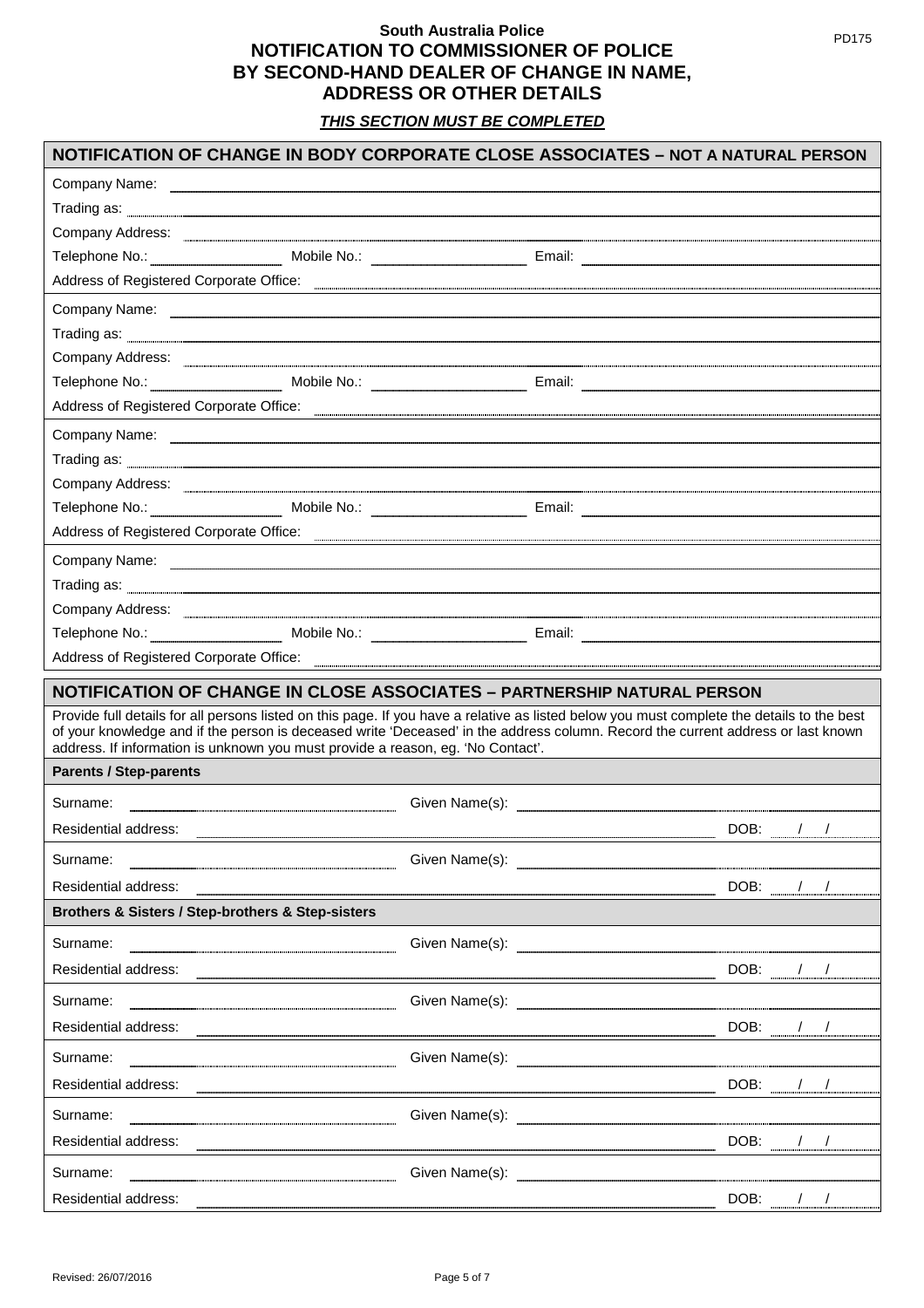| <b>Spouse / Domestic Partner</b>                                                                                                                                                                                               |                                                                                                                                                                                                                                      |                           |  |          |
|--------------------------------------------------------------------------------------------------------------------------------------------------------------------------------------------------------------------------------|--------------------------------------------------------------------------------------------------------------------------------------------------------------------------------------------------------------------------------------|---------------------------|--|----------|
| Surname:                                                                                                                                                                                                                       |                                                                                                                                                                                                                                      |                           |  |          |
| Residential address:                                                                                                                                                                                                           |                                                                                                                                                                                                                                      |                           |  | DOB: / / |
| Children / Step-children of spouse or domestic partner                                                                                                                                                                         |                                                                                                                                                                                                                                      |                           |  |          |
| Surname:                                                                                                                                                                                                                       |                                                                                                                                                                                                                                      |                           |  |          |
| Residential address:                                                                                                                                                                                                           | <u> 1999 - Johann Stoff, deutscher Stoffen und der Stoffen und der Stoffen und der Stoffen und der Stoffen und der Stoffen und der Stoffen und der Stoffen und der Stoffen und der Stoffen und der Stoffen und der Stoffen und d</u> | DOB: / /                  |  |          |
| Surname:                                                                                                                                                                                                                       |                                                                                                                                                                                                                                      |                           |  |          |
| Residential address:                                                                                                                                                                                                           |                                                                                                                                                                                                                                      |                           |  |          |
| Surname:                                                                                                                                                                                                                       |                                                                                                                                                                                                                                      |                           |  |          |
| Residential address:                                                                                                                                                                                                           |                                                                                                                                                                                                                                      | DOB: / /                  |  |          |
| Is any other person in a position to exercise control or significant influence over the conduct of business proceedings?<br>(If YES please provide details)                                                                    |                                                                                                                                                                                                                                      |                           |  |          |
| Surname:                                                                                                                                                                                                                       |                                                                                                                                                                                                                                      |                           |  |          |
|                                                                                                                                                                                                                                |                                                                                                                                                                                                                                      |                           |  | DOB: / / |
| Surname:                                                                                                                                                                                                                       |                                                                                                                                                                                                                                      |                           |  |          |
| Residential address: 2000 Contract Contract Contract Contract Contract Contract Contract Contract Contract Contract Contract Contract Contract Contract Contract Contract Contract Contract Contract Contract Contract Contrac |                                                                                                                                                                                                                                      | $DOB:$ $1/$               |  |          |
| Surname:                                                                                                                                                                                                                       |                                                                                                                                                                                                                                      |                           |  |          |
| Residential address:                                                                                                                                                                                                           |                                                                                                                                                                                                                                      | $DOB:$ $/$ $/$            |  |          |
| Will any person, not being a shareholder, receive income or profit from the business? (if YES please provide details)                                                                                                          |                                                                                                                                                                                                                                      |                           |  |          |
| Surname:                                                                                                                                                                                                                       |                                                                                                                                                                                                                                      |                           |  |          |
| Residential address:                                                                                                                                                                                                           |                                                                                                                                                                                                                                      |                           |  | DOB: / / |
| Surname:                                                                                                                                                                                                                       |                                                                                                                                                                                                                                      |                           |  |          |
| Residential address:                                                                                                                                                                                                           |                                                                                                                                                                                                                                      |                           |  |          |
| Surname:                                                                                                                                                                                                                       |                                                                                                                                                                                                                                      |                           |  |          |
| Residential address:                                                                                                                                                                                                           |                                                                                                                                                                                                                                      | DOB: $\frac{1}{\sqrt{2}}$ |  |          |
| Do any other adults, not listed above, currently reside with you? $\Box$ No $\Box$ Yes (if YES provide details below including relationship to you)                                                                            |                                                                                                                                                                                                                                      |                           |  |          |
| Surname:                                                                                                                                                                                                                       |                                                                                                                                                                                                                                      |                           |  |          |
| Relationship:                                                                                                                                                                                                                  |                                                                                                                                                                                                                                      | DOB: $\frac{1}{2}$        |  |          |
| Surname:                                                                                                                                                                                                                       |                                                                                                                                                                                                                                      |                           |  |          |
| Relationship:                                                                                                                                                                                                                  |                                                                                                                                                                                                                                      | DOB: $\frac{1}{2}$        |  |          |
| Surname:                                                                                                                                                                                                                       | Given Name(s):                                                                                                                                                                                                                       |                           |  |          |
| Relationship:                                                                                                                                                                                                                  |                                                                                                                                                                                                                                      | DOB: //                   |  |          |